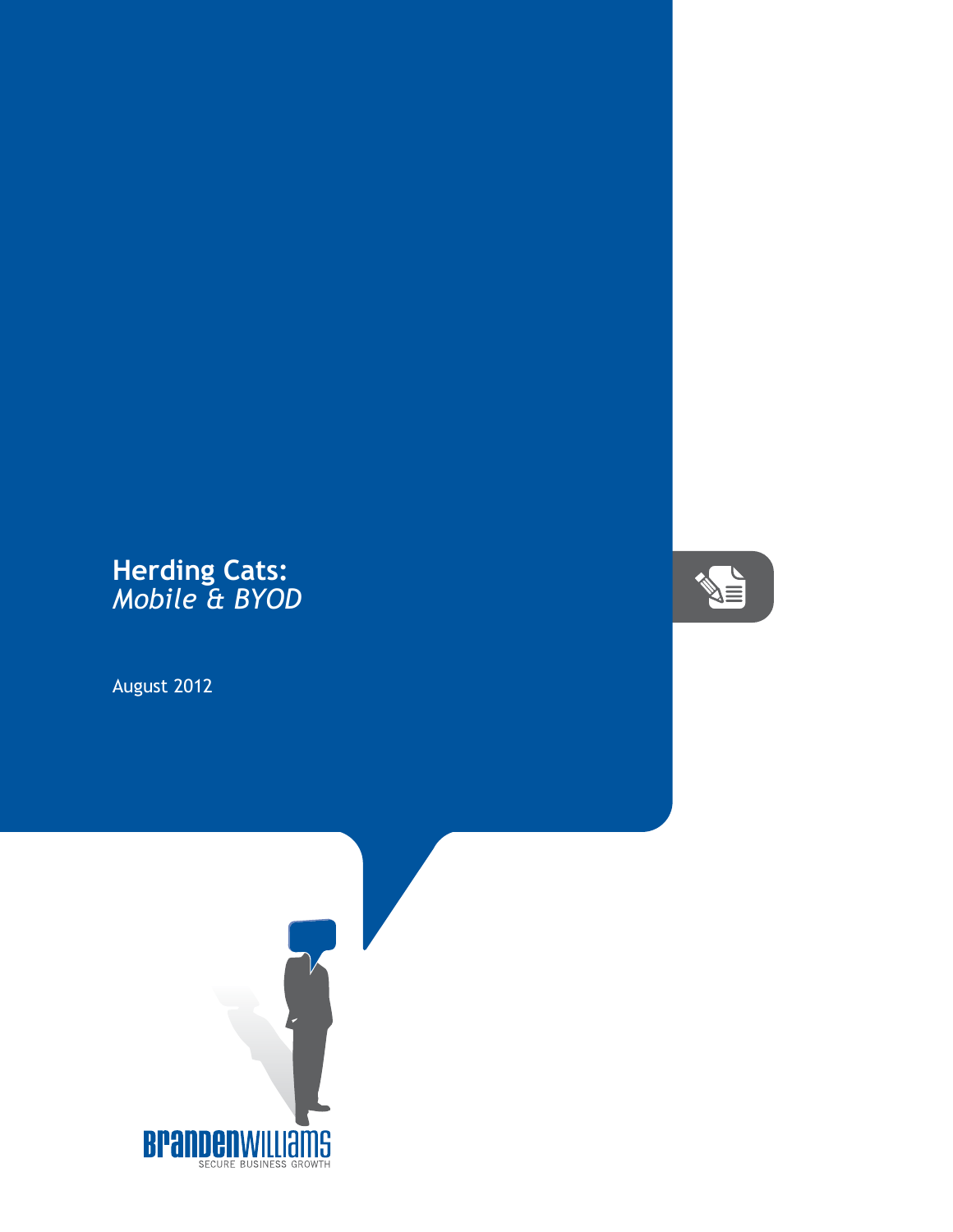I love it when this topic comes up, which now seems to happen at least weekly. I will run into a customer or colleague that is either wading farther into the Bring Your Own Device (BYOD) waters, moving more applications to mobile platforms, or just dealing with the "IT re-prioritization machine," also known as the loudest, most senior executive who wants his new mobile device connected into the corporate network. I've even recently had a troll from a prominent technology company who couldn't believe I worked for a security company after learning about my stance on BYOD (I'm for it). The reality is that our world is shifting into a consumer-driven IT model where we directly control less data, fewer devices, and virtually none of the infrastructure that powers our business. Using traditional security methods in this reality will guarantee breaches over time.

BYOD is a good thing for businesses and information security. Yes, it's a GOOD thing. BYOD could even be the killer of legacy systems with arcane requirements and no upgrade paths . Does BYOD present a whole mess of challenges we have never faced? Certainly, but when you look at the changes you make in your controls, shouldn't those have already been there BEFORE BYOD became a thing?

## Yes, they should have.

BYOD allows us to finally face the IT and infosec landscape that really began shaping up when the first laptops entered the workforce. Add a dash of remote access and the problem accelerated nearly out of control. Sure, we made a few changes here and there, but I've never met an infosec manager whose problems included too much budget and too many resources. Information security plays catch-up with the business, and many folks I have worked with have no visibility into the problems of today and tomorrow.

The basic tenets of mobile security haven't really changed over the last five years, but what has changed is the size and power of the devices coupled with the massive amount of information they can collect at any given time. So what are these basic tenets, and how do we modify them for new devices?

First, before you can even consider the device, you have to consider the data. Where does it live? How does the business consume it? Where does the business get the data, and how does it dispose of the data? How do the employees (as separated from the business systems) acquire, consume, and dispose of the data? What is the minimum view that every role in the organization needs (for sensitive data)? What security features can we wrap around the data itself? How does that work with tomorrow's IT where we don't directly control the infrastructure or the device?

Next, you have to look at the device, but in a somewhat neutral way. Every device will have a browser, and every device will have some way to install and use applications. But before you go nuts writing a bunch of code for one platform, you need to understand how your employees will procure and prefer certain devices. If you know that 80% of your population is iOS and 20% is Andriod (or vice versa), then ensure you take that into account when you are developing the app for your own corporate app store. Working to the lowest common denominator for many applications (the browser) may be sufficient for your particular application.

## **FOOTNOTES**

- *1 In fact, even our workforce! While we push IT systems to the cloud, workers are moving the same way. Accept input, generate output.*
- *2 Do any of you still have internal applications that still require IE6?*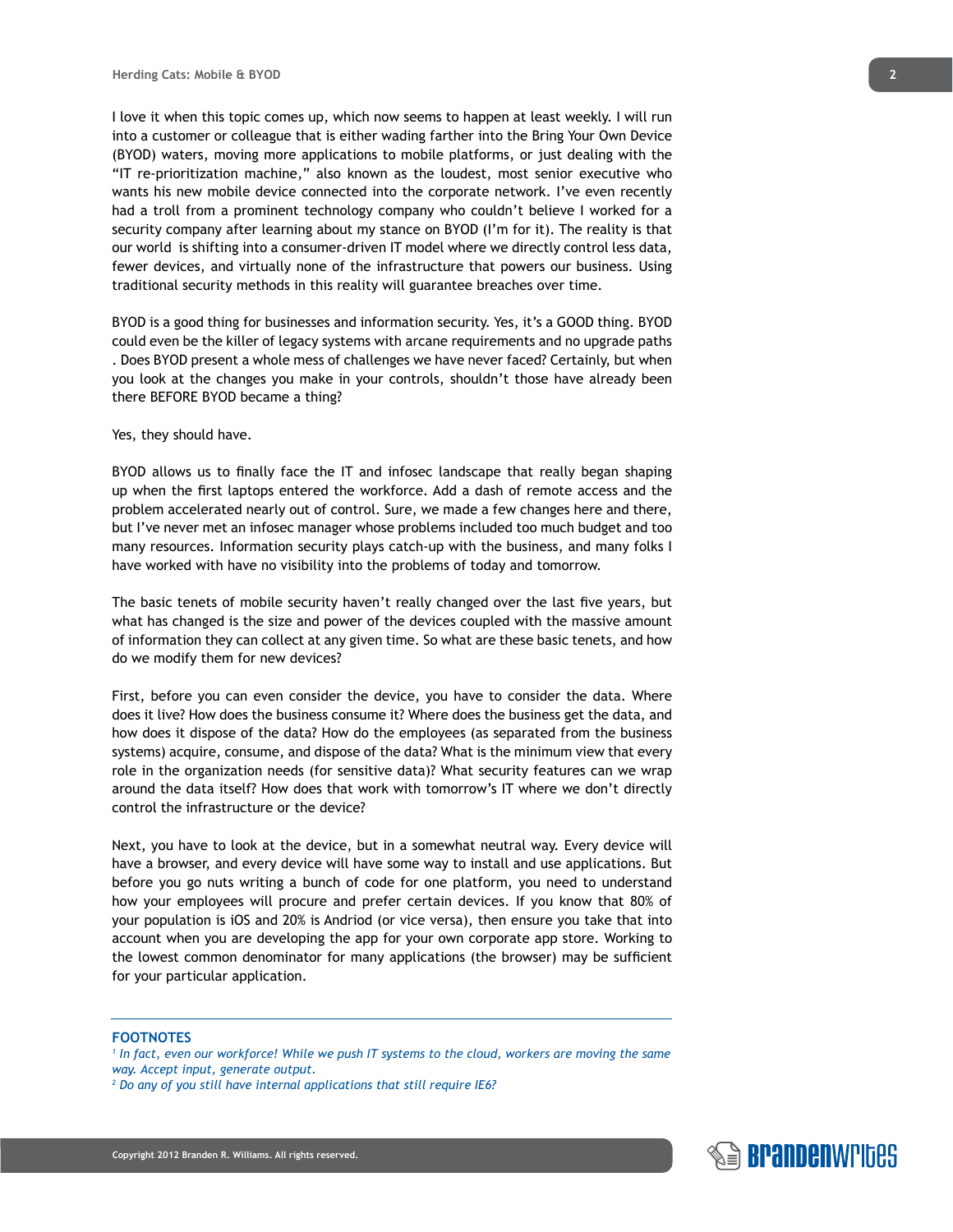Finally, understand how the device and application work together with the data. Does the application store data locally? Does it wholly rely on the cloud for logic and processing? What about "offline mode"? Can you learn interesting things if you combine other phone information with the application information (like GPS to track where people go)? Did you take into account network-layer protections since you don't control that layer?

Once you go through this exercise (and include policy, privacy, and legal reviews) you should know exactly what steps you must take in order to take advantage of this trend, which investments you will make from an infrastructure and security perspective, and how your applications will be built based on the up-front requirements. BYOD is good, and just like security professionals used compliance to build their programs in the past, we have a great opportunity to leverage BYOD to do the very same thing.